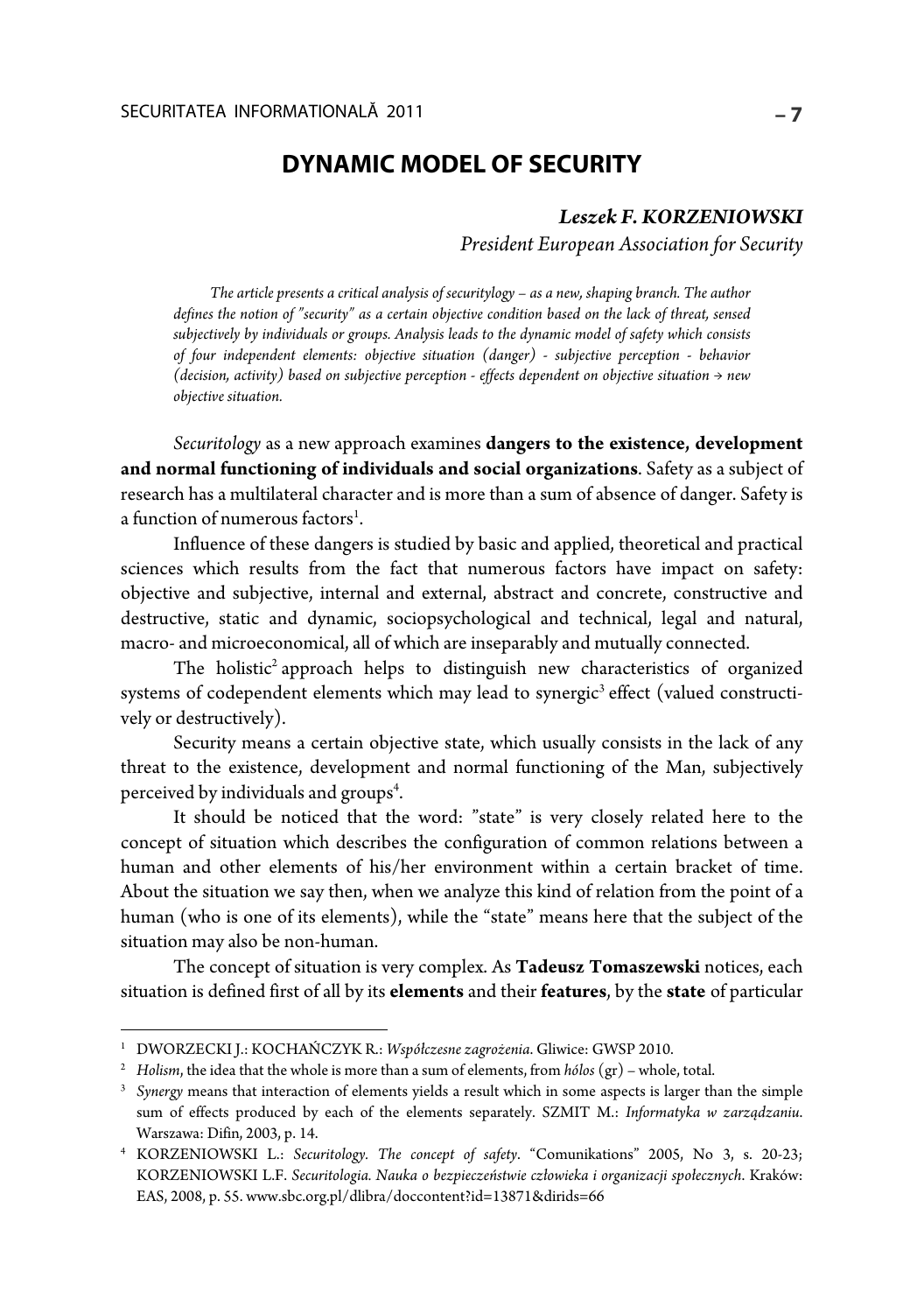elements within a certain moment of time and by the **interactions** taking part in that moment among its elements [TOMASZEWSKI 1977, s. 18]<sup>1</sup>. The situation consists of:

- 1. **scheme**, in which a subject of this situation exists (a person, a group, a society),
- 2. **activity** of the subject, especially basic activity, by the existence of which we investigate the activity of the subject..

Taking under consideration two basic aspects of a situation – the kinds of a person's activity - two basic situations can be distinguished:

- **existential** (vital). Life means processes of the vital importance for staying alive and the satiation of needs.
- **behavioural** (functional). Activities mean actions of a subject, thanks to which he/she regulates his/her interactions with an environment, shaping by that the environment or himself/herself.

Behaviourists define situations as sets of stimuli. In reality, there exist two different levels of behaviour:

- a) reactive on the elementary level,
- b) purposeful on the higher level.

Dlatego też sytuacje człowieka można wprawdzie opisywać jako układ stymulacyjny bodźców, na które on **reaguje,** ale trzeba pamiętać, że jest to opis uproszczony, pomijający fakt wyższej organizacji zachowania się ludzi. Oznacza to, że sytuacja jest polem, w którym człowiek rozwija jakąś działalność, **realizuje** określone zadanie.

That is why the situations - on one hand, can be described as a set of stimuli to which he/she reacts, but it has to be remembered that this is a simplified description, not taking under the consideration any higher organization of a person's behaviour. It means that a situation is the area where a person develops any activity, realizes a certain task.

The stimulatin character of a person's situation is taking place by susceptibility and reactivity. Susceptibility means the ability of animate organisms to the reception of certain stimuli (for example: visual, auditory and tactual receptiveness, etc.). At the same time, reactivity means, characteristic for many people, relation of the power of reaction to the power of creating it stimuli. What it means is that the reaction of different people to similar stimuli varies, so the behaviour of different people in the same environment may be different.

Also, the task situation described is by the characteristics of the surroundings, the subject, as well as by the way an individual sees this relation and understands it.

The employment of an individual's consciousness in shaping his/her situation, has become the basis of three theoretical concepts:

1. **phenomenological**, where the elements of a situation are only phenomena because only these are available in recognition, felt and understood (while the essence is unrecognizable). According to Kurt Lewin, the existence of reality is always the existence to somebody and that is why the situation of a person is always as he/she sees it (senses it and understands it)<sup>2</sup>.

1

<sup>&</sup>lt;sup>1</sup> TOMASZEWSKI T.: *Psychologia.* Warszawa: PWN 1977, p. 17-19.<br><sup>2</sup> I EWIN K · Principles of Topological Psychology New York: 1936, s. 1

LEWIN K.: *Principles of Topological Psychology*. New York: 1936, s. 66.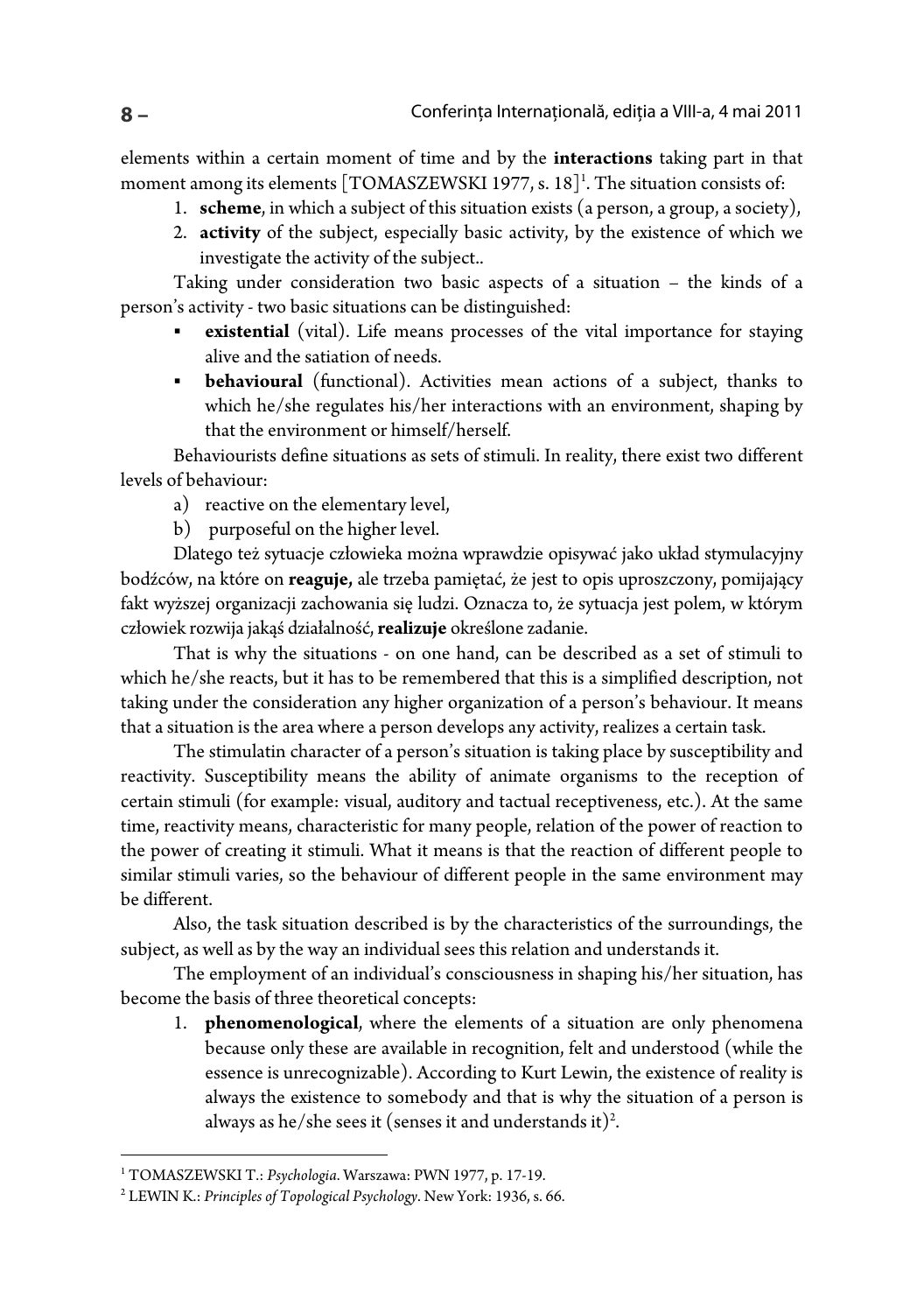- 2. **dual,** two contradictory situations:"objective" and "subjective". Recalled by Tadeusz Tomaszewski, Henry Murray distinguishes the objective situation existing independently from the way somebody understands it (situation Alpha), and subjective situation that exists in a certain time-frame the way somebody sees it (situation Beta)<sup>1</sup>.
- 3. **hollistic**, comprehensive, encompassing the person's surrounding together with himself/herself, exactly how they are objectively and in objective relations with each other, as well as the way they are being seen by the subject and the other participants of the situation.

**The objective features shape the person's behaviour depending on how he/she sees his/her situation**, while the understanding of a situation by an individual depends on: a) what are the objective features of the environment, b) what are his/her own characteristics, and c) what course of action he/she takes himself/herself. Furthermore, certain elements of a situation influence a person directly, without the intervention of an individual's consciousness, for example if, estimating the situation as being safe he/she will not react then he/she will be hurt accordingly to the objective characteristics of the threat and not the imagined features of an environment.

Analysis leads to the **dynamic model of safety** which consists of four independent elements:

- 1. objective situation (danger)
- 2. subjective perception
- 3. behavior (decision, activity) based on subjective perception
- *4.* effects dependent on objective situation → *1. new objective situation, etc.*



In reality, we often come across a situation, in which the individual's behaviour even if agreeable with the perception of reality, and not with its objective features, results in objective features and not the perceived or imagined ones. Modern technique of registry has shown the tragic situations being such a presented problem  $(26<sup>th</sup>$  of December, 2004 –

1

<sup>1</sup> TOMASZEWSKI T.: *Psychologia*. Warszawa: PWN 1977, p. 21.